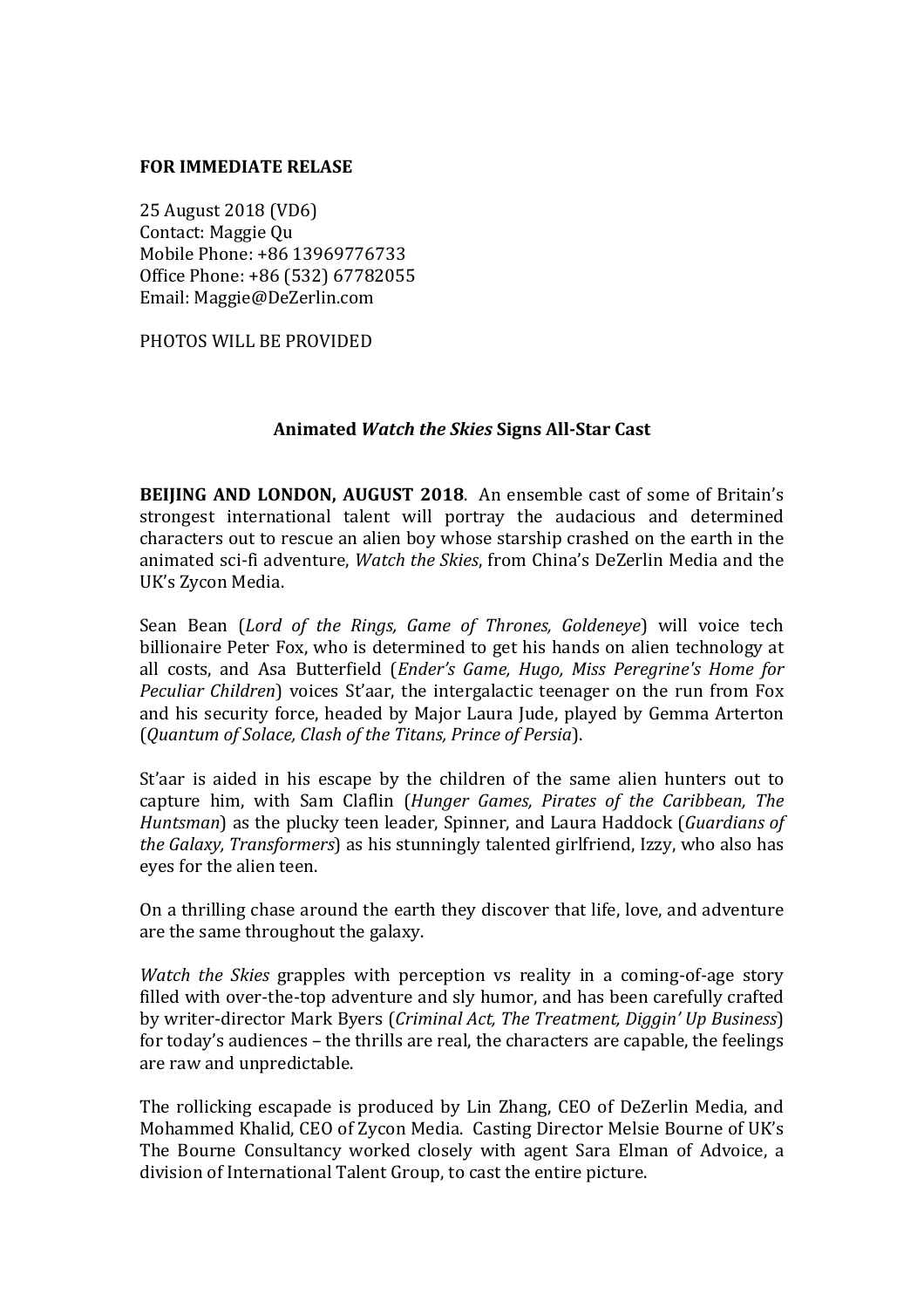"Melsie Bourne and Sara Elman have brought us a remarkable array of talent who are passionate about the story and the characters they will portray," said writer-director Byers. "And I am particularly excited to have a veritable who's who of sci-fi and fantasy favorites in our cast."

*Watch the Skies*, set for release in 2019, is the first in a 10-movie slate of animated features between DeZerlin and Zycon that was announced by UK Prime Minister Theresa May in February as part of a package of UK-China creative and cultural collaborations. Los Angeles entertainment lawyer Brian J. Murphy tailored the China-UK co-production pact for DeZerlin as well as the negotiation and closing of the talent deals for the all-star voice cast.

"We are pleased to have found a creative kindred spirit in China's DeZerlin Media," said producer Khalid. "Lin Zhang has a far-reaching global vision, and has created IP that is both highly commercial and also touchingly heartfelt. The combination of their creative brains and our production brawn will cut through all cultural barriers."

"This partnership with Zycon represents a milestone for the Chinese entertainment industry," said producer Zhang, "and marks the beginning of the globalization of content created in China and enjoyed by audiences everywhere."

With *Watch the Skies* in full production, the team is focused on the development of the subsequent projects in the slate, including the comedy-adventure, *Codename: Furball*, about a remarkable secret agent cat who saves England during World War 2, and *Hawkins and Silver*, a steampunk retelling of the classic *Treasure Island* story set in a world shared by talking animals and humans.

### **About DeZerlin Media**

### *Lin Zhang, Founder and CEO*

DeZerlin Media (China) was founded in 2010 in the east coast city of Oingdao, and has grown into one of the preeminent IP and content creation houses in Asia, with long term relationships in animation, live action, games, publishing, and merchandise across Europe, Asia, and North America.

DeZerlin Media is focused on creating broad worlds and vast universes from which characters, stories, and franchises for all media can be drawn and developed. The core creative and management team of DeZerlin Media is comprised of seasoned professionals who have produced award-winning work for Hollywood and top studios and production companies worldwide.

DeZerlin Media has formed financial partnerships with Houtu Venture Capital, HG Capital, and DH Capital, and received national recognition as one of the "*Top* Fifty Cultural And Creative Enterprises With The Most Investment Value" by the China Cultural and Financial Innovation Summit.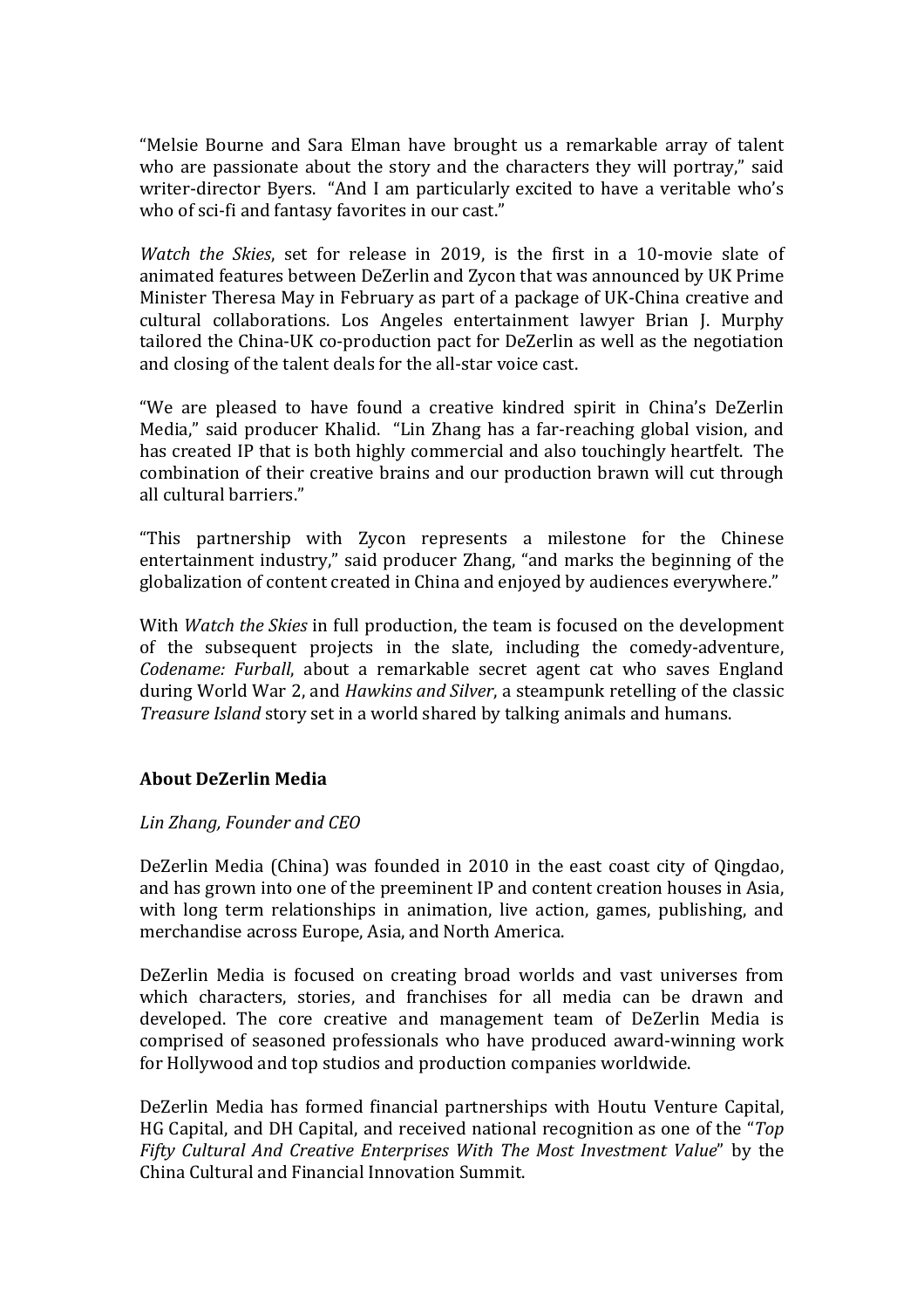### **About Zycon Media**

### *Mohammed Khalid, Founder and CEO*

With headquarters in London and a global outreach, Zycon Media was established to create, acquire, finance, produce, and globally manage entertainment content that is capable of becoming international cross-platform entertainment brands.

Zycon is currently producing or co-producing a broad spectrum of content for motion picture, television, streaming, game, publishing, and merchandise applications.

The company has established strong long-term alliances with key production teams and major distribution and licensing companies worldwide to strengthen the value chain and awareness of products in the competitive lifestyle and entertainment markets.

# # #

*For further information, interviews, or materials please contact Maggie Qu at DeZerlin Media, +86 (532) 67782055 (office), +86 13969776733 (mobile), or email Maggie@DeZerlin.com*

### **Captions of Images Provided:**

### **IMAGE 1 - Lin Zhang and Mohammed Khalid Signing**

*In the photo from left to right:* Stephen Ellison, Minister Counsellor Energy, Infrastructure, Creative, and Sports at the UK Department for International Trade (DIT); Mohammed Khalid, CEO Zycon Media (UK); Liam Fox, UK Secretary of State for International Trade; Lin Zhang, CEO DeZerlin Media (China).

Beijing, February 1 2018: Mohammed Khalid, CEO of UK's Zycon Media and Lin Zhang, CEO of China's DeZerlin Media, sign a 10-picture animated film and television co-finance and co-production deal at a UK-China trade conference hosted by British Prime Minister Theresa May.

## **IMAGE 2 - Lin Zhang, CEO**

Lin Zhang, Founder and CEO of China's DeZerlin Media, speaking at the Huaxia Bank Cup 1st Beijing Cultural Creative Innovation And Entrepreneurship Competition.

### **IMAGE 3 - Lin Zhang, CEO**